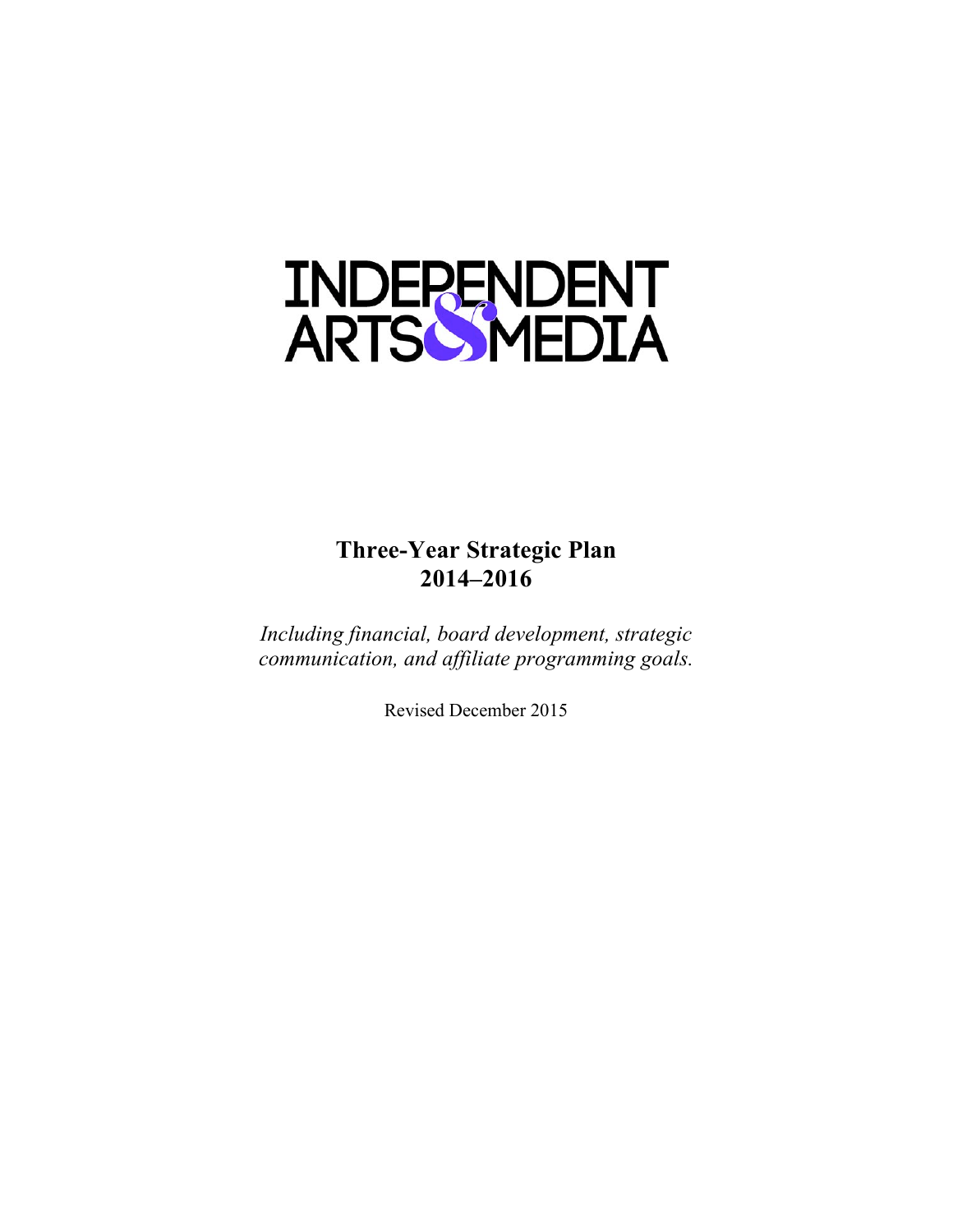*The Independent Arts & Media 2014-2016 Strategic Plan was produced collaboratively by the IAM Board of Directors*

*Initial Draft: Sue Blankman, Lisa Burger, Erin Harrison, Lawrence Rose, Benjamin Russell and Jason Wyman*

*First Revised Draft: Nancy Bue, Lisa Burger, Sonia El-Feki, Wayne Howard, Benjamin Russell and Sasha Silveanu*

*The IAM Board gratefully acknowledges the support and assistance provided by Joshua Wilson, Hannah Miller, Therese F. Martin, Matthew Singer, April Gubatina and The San Francisco Foundation Nonprofit Transitions Fund*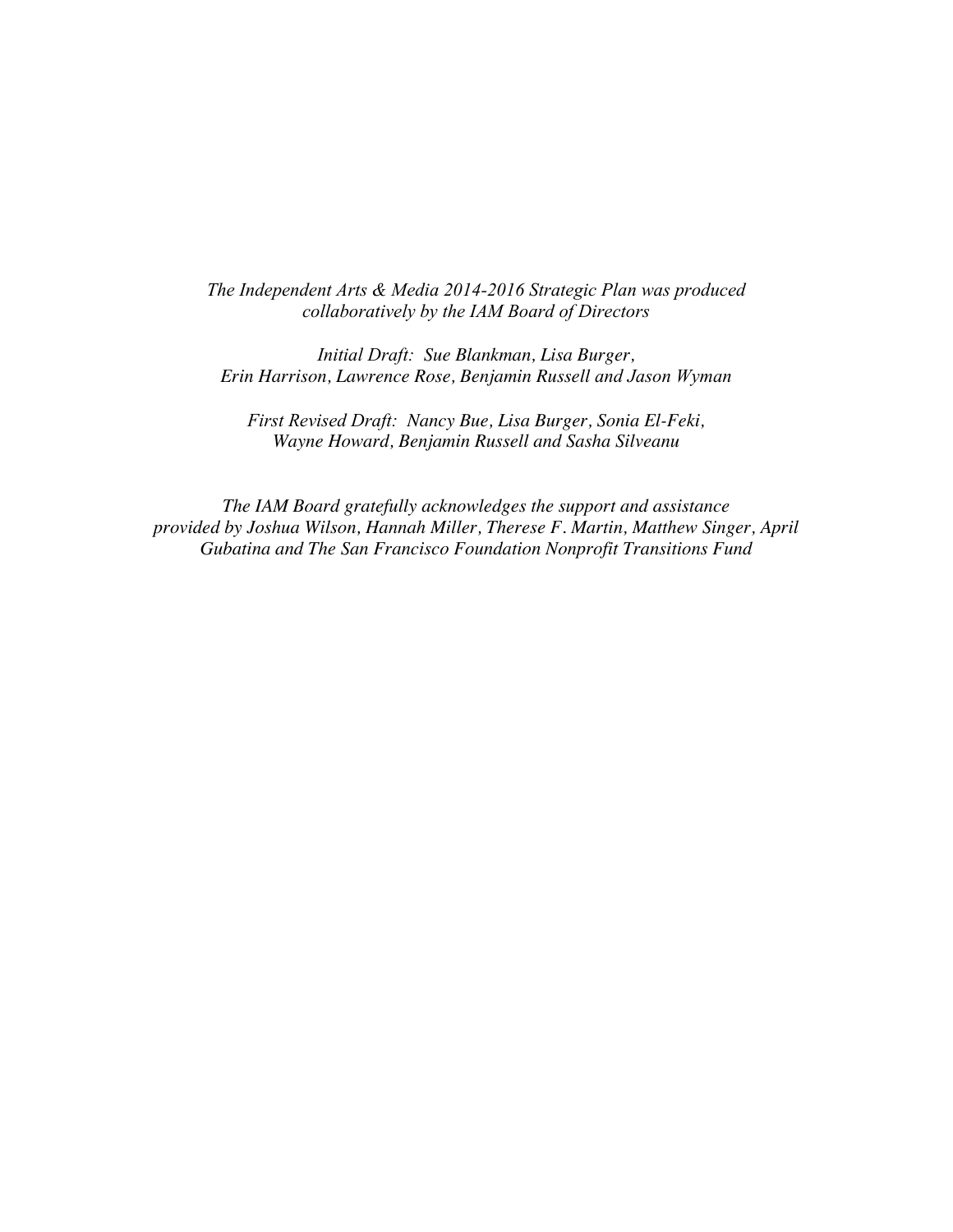# **Table of Contents**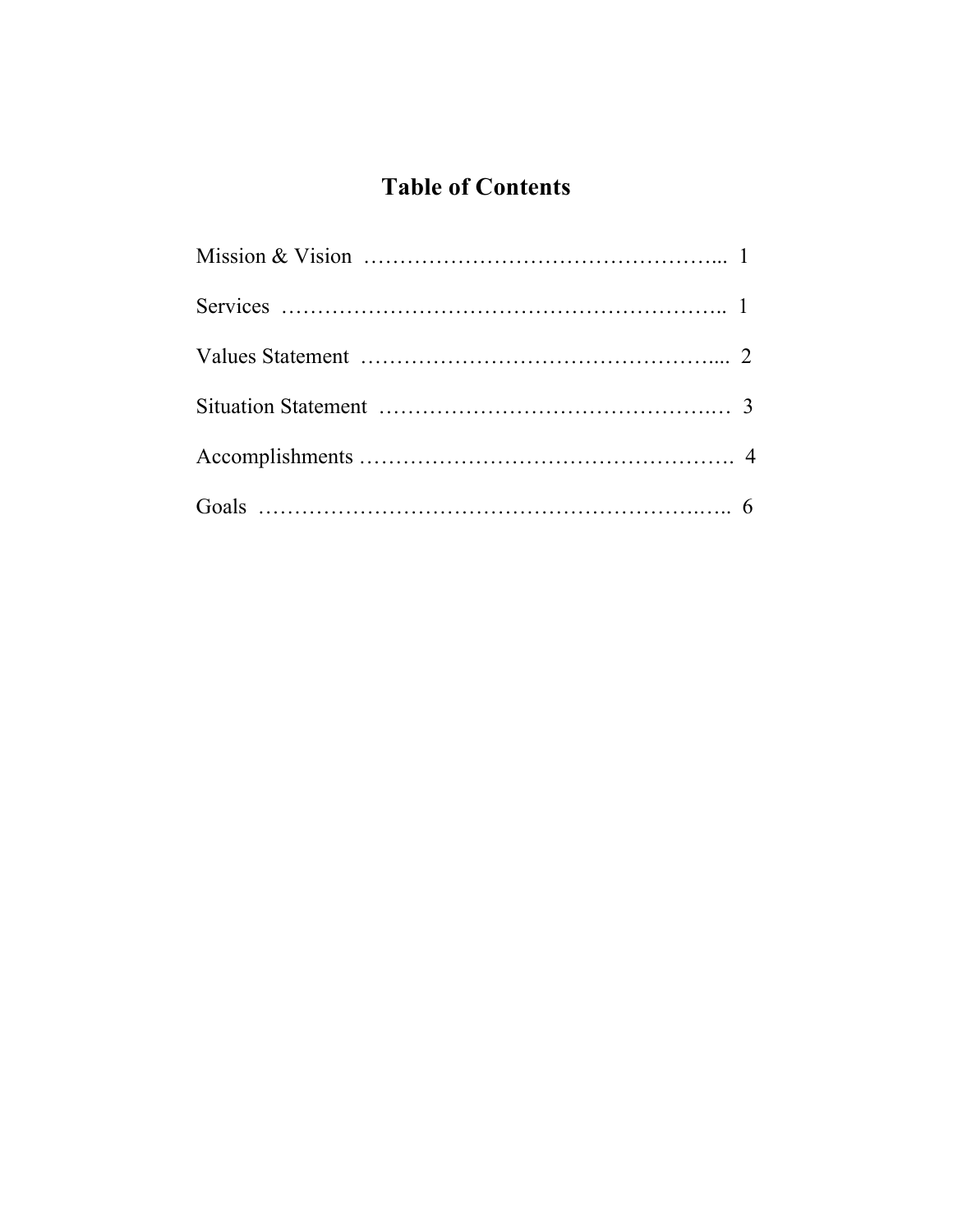# **1 — Mission & Vision**

The mission of Independent Arts & Media ("IAM") is to support independent, noncommercial art and media projects and producers for the purpose of cultivating community, civic participation, cultural engagement, and free expression.

Through fiscal sponsorship, IAM builds community and horizontal networks to facilitate resource sharing, program collaboration, and audience and community development. We partner strategically with other nonprofit organizations that share our values and goals for using media, journalism, art, and culture to inform and empower public participation in our democratic society.

Our ultimate vision is to strengthen a culture of democracy by cultivating arts and media projects that engage neighbors in civic life.

# **2 — Services**

IAM's services empower independent projects and producers doing significant work while lacking infrastructure and support from commercial and mainstream institutions.

#### **Fiscal Sponsorship: An Infrastructure Platform**

- IAM uses fiscal sponsorship as a transformative "free-speech platform" that helps our affiliates build individual-donor communities, receive grants and gifts from philanthropic and institutional supporters, develop critical skills in fundraising and program development, and establish relationships with government agencies.
- As of 2016, IAM provided fiscal sponsorship for over 60 affiliates dedicated to non-commercial work in media and the arts, including publishing, theater, dance, music, visual art, film and video, journalism, history, and public-events production.
- Since 2010, IAM has doubled its charitable fund to earning over \$500,000 in grants and individual gifts dedicated to the success of our sponsored affiliates.

#### **Community Development: New Networks for Independent Producers**

- In 2013, IAM began using cohort-based strategies for professional and community development programs to build shared skill sets and collaborative relationships over time between our affiliates and the public.
- The IAM Board of Directors is in the process of initiating a regular event series to showcase our affiliate projects, build collective presence and visibility, inspire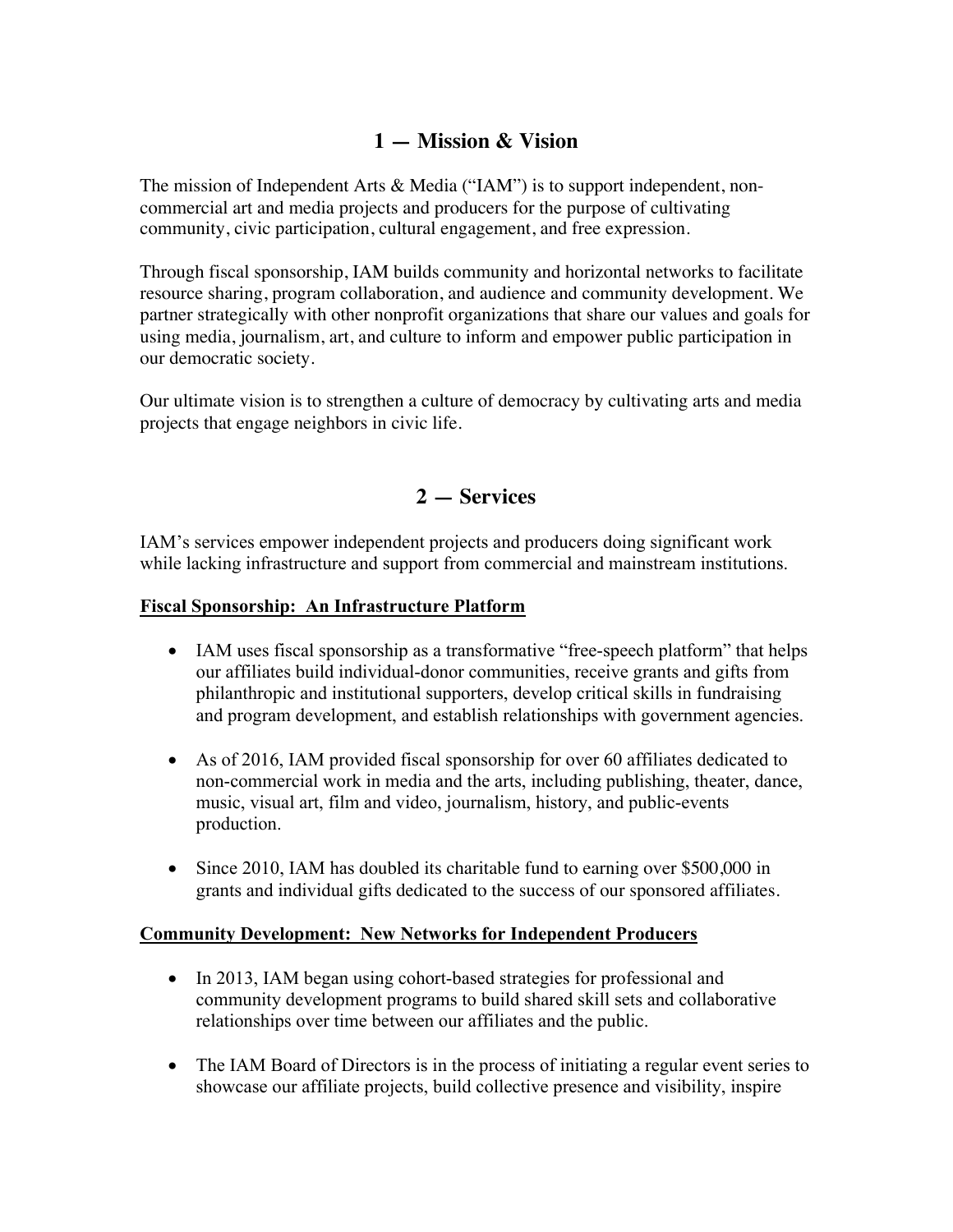public engagement, and raise funding. This program builds on IAM's history of staging diverse expositions, workshops, conferences, panels, and public events.

# **3 — Values Statement**

At the outset of our strategic planning process, the IAM Board identified five values to guide our discussions and the future of IAM:

- *Cooperation and Networks***:** By building visibility, exposure, access, and connections for itself and its affiliates, IAM can create new horizontal networks for sharing resources, accessing audiences, serving communities, and spurring participation.
- *Capacity***:** IAM and its sponsored affiliates require strong and effective infrastructure to compete and stay viable in the  $21<sup>st</sup>$  Century.
- *Sustainability***:** Resilient, mission-driven revenue streams and efficient, costeffective operational design are the foundation of long-term success for IAM and its affiliates.
- *Space & Curation*: IAM will cultivate virtual and physical space to increase productivity, presentation, dialogue, collaboration, exchange, sharing, and serendipity between its affiliates, funders, supporters, and the general public.
- *Transparency and Accountability***:** IAM's reputation and role as a steward of charitable funding and resources on behalf of our affiliates, and its status as an IRS-recognized nonprofit public charity, require the highest degree of transparency and accountability in its financial operations and programmatic services.

IAM achieves these values through:

- Deconstructing categories,
- Engaging the nonprofit media and arts sectors to advance and advocate for its sponsorship model and affiliates,
- Providing organizational and operational integrity,
- Facilitating open inquiry and free expression,
- Championing diverse voices in a pluralistic society,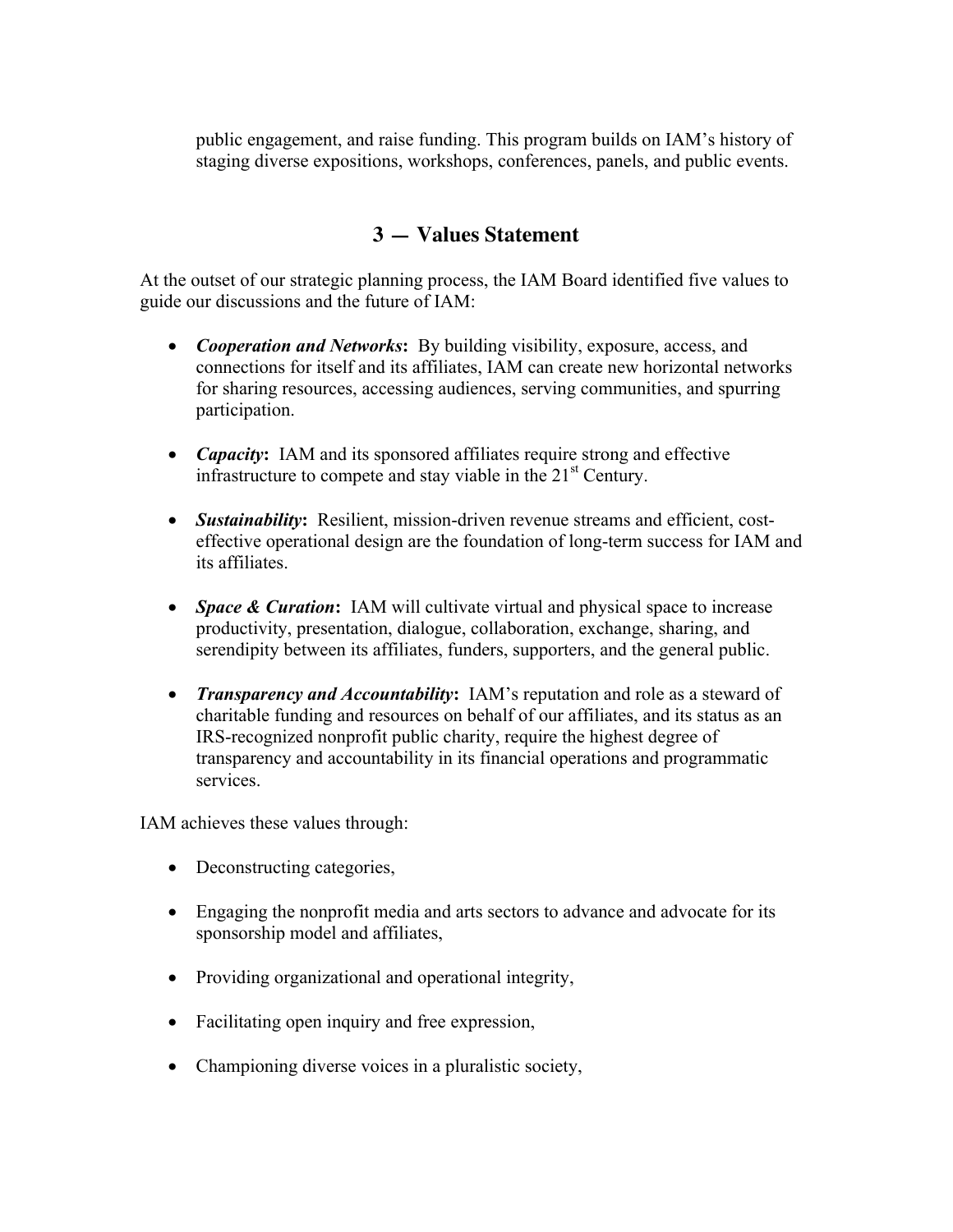- Advancing community curation and a participatory culture, and
- Encouraging workforce development and the creation of economic, social, and civic value for non-commercial media and the arts.

# **4 — Situation Statement**

IAM was founded in 2000 as a positive, constructive reaction by local artists and journalists to the evictions, cultural commodification, and community-wide disenfranchisement that came on the heels of the first Dot-com boom in the San Francisco Bay Area.

For the first ten years of its existence, IAM was managed by a large community of volunteers. They built a vibrant array of accessible, affordable media and arts services, including public events such as the annual *Expo for the Artist & Musician* and publishing programs such as the award-winning journalism project *Newsdesk.org*.

In 2010, IAM entered a challenging period of leadership transition and organizational evolution that saw most of its events and publishing programs shut down. These changes set the stage for what has become an exciting period of organizational redesign and renewal.

Four years later, IAM has emerged as a unique nonprofit fiscal sponsor and civil-society agent that facilitates the use of media and the arts as powerful tools for social empowerment. Our sponsorship services are seeing an increasing demand by independent producers and artists, who leverage our administrative efficiencies to focus on their own productivity and community development.

As a result of this transition, IAM has achieved a potent combination of effective and efficient administration, engaged leadership from the Board of Directors, robust income growth, and visionary collaborative planning.

However, our transition is not yet complete and major milestones still lay ahead.

- IAM's operational budget must be increased to approximately \$100,000 to fund an executive stipend and part-time Affiliate Program Manager position. This growth will be achieved by diversifying our current funding sources and increasing foundation and individual donor contributions as well as fiscal sponsorship revenue.
- In order to scale to this level and beyond, IAM has committed to a major systems upgrade that can automate and facilitate the most complex aspects of the fiscal sponsorship relationship. This includes the design and implementation of a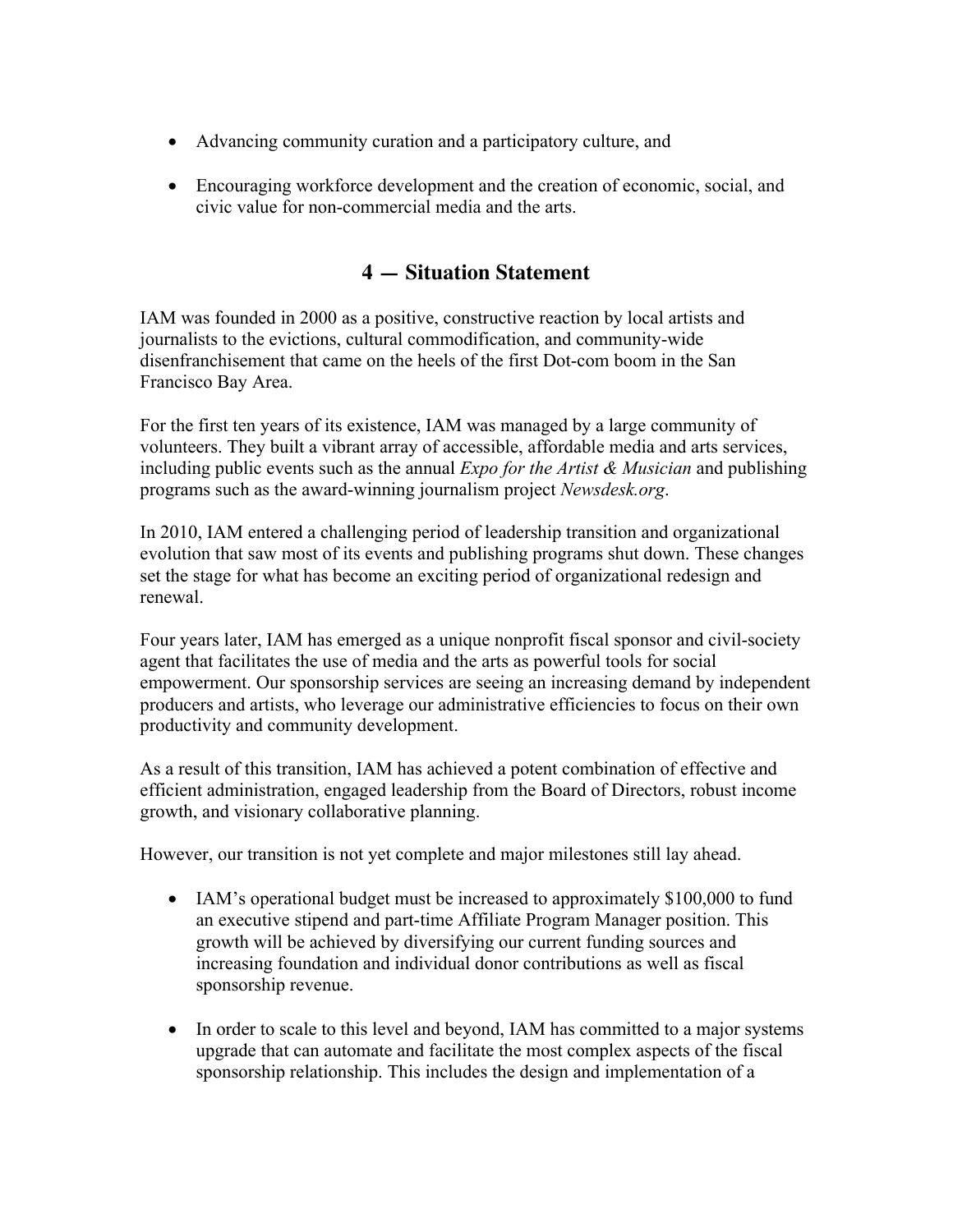comprehensive CRM system that will require significant fundraising to implement.

- IAM is committed to the success of its fiscally sponsored affiliates as a means of advancing our mission and supporting the greater community we serve. The success of our affiliates also ensures our own survival by deepening our sustainability through increased administrative fees. As a first step, IAM is conducting a thorough assessment of administrative, operational, and programmatic services which IAM may provide in the future.
- An important component of increasing IAM's role and visibility as a facilitator of dialogue in our community is the development of a comprehensive Strategic Communications Plan to help us reach a greater audience, promote our affiliates, and reinforce our connections with affiliates, donors, and the public at large. As initial steps, we will re-brand IAM with a new logo and website design and implement a cohesive social media strategy to increase IAM's reach.

With the successful completion of this Strategic Plan, new prospects may open up for local-to-national partnerships and network development, coalitions or alliances, but which remain beyond the scope of this plan.

Most importantly, IAM and its partners will have designed and demonstrated a powerful new model for nonprofit management and media/arts administration in the 21<sup>st</sup> Century.

# **5 — Accomplishments**

## **2014 & 2015 Financial Accomplishments:**

- Complete financial review with CPA firm Bedinger & Co.
- Develop implementation plan for revised accounting and bookkeeping system
- Identify documents to enhance financial transparency and post on IAM website
- Implement annual budget procedures to ensure early completion, accurate forecasting, and the identification of specific fundraising goals
- Implement internal oversight system for financial procedures

## **2014 & 2015 Fundraising Accomplishments:**

- Develop and implement Fundraising Plan
- Plan and host semi-annual fundraisers, including co-host Affiliate showcase events
- Research and compile list of IAM past donors and foundation grantors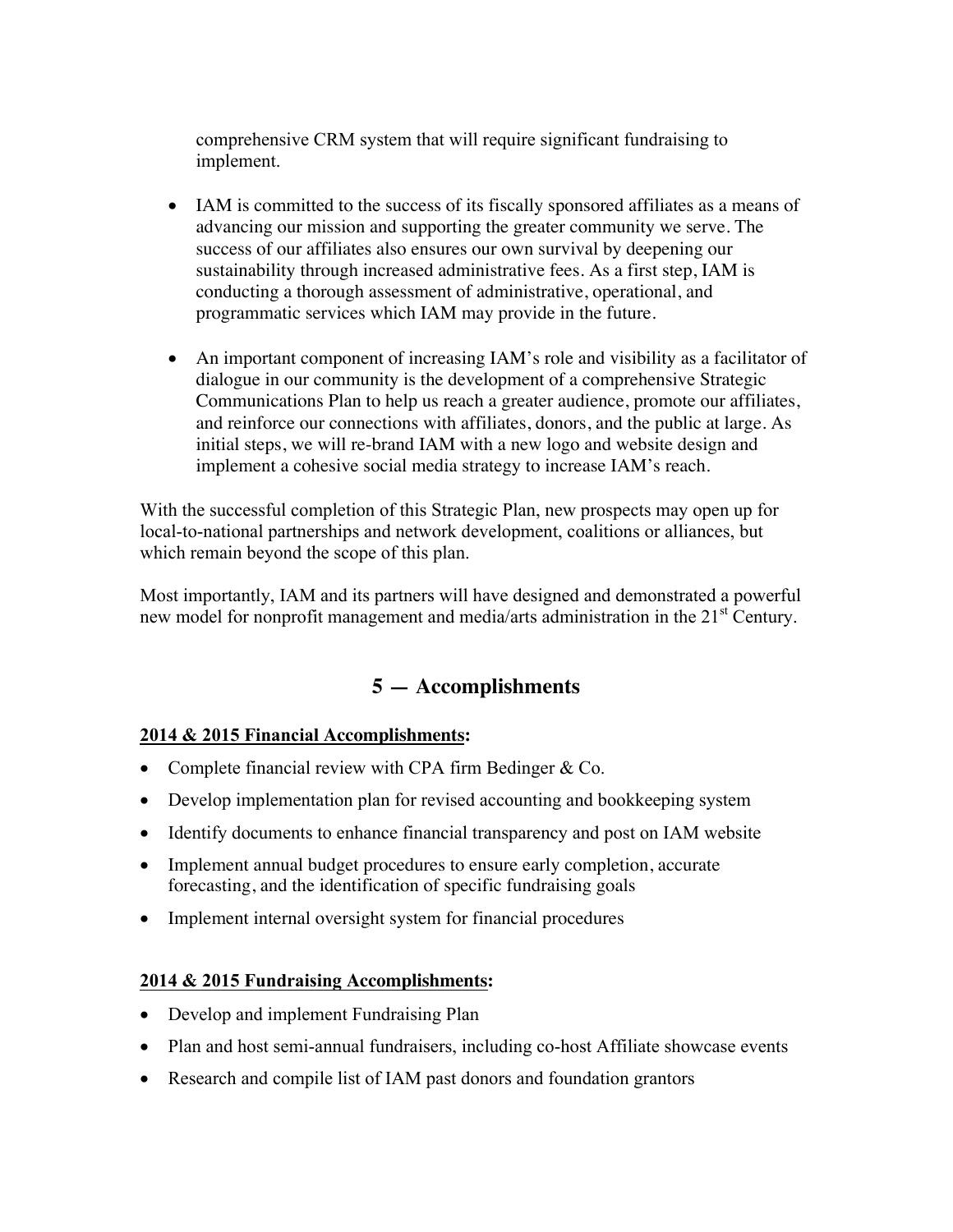- Identify specific fundraising targets based on known expenses, such as Executive stipend, office rent and CRM expenses
- Develop grant strategy, including assessment of specific funding needs

## **2014 & 2015 Operational Accomplishments:**

- Evaluate and select CRM system based on identification of CRM needs
- Complete CRM Implementation Plan
- Secure new office space at the Pacific Felt Factory with access to greater community resources such as gallery and event space and networking opportunities

## **2014 & 2015 Fiscal Sponsorship Program Accomplishments:**

- Conduct market survey of other fiscal sponsorship organizations' services and fees
- Create system for regular and timely communications with Affiliates
- Finalize revisions to Affiliate Policy Manual
- Develop and implement Board Liaison Program
- Create digital IAM Affiliate Archive
- Assess Affiliate evaluation and reporting systems
- Develop implementation plan for new Affiliate services and resources

## **2014 & 2015 Communication Accomplishments:**

- Develop comprehensive Strategic Communications Plan
- Draft and distribute "State of IAM" publication
- Create new IAM logo with comprehensive Style Guide, including template business cards and letterhead
- Launch new IAM website
- Refine IAM branding and message to focus on mission, services and values

## **2014 & 2015 Board Development Accomplishments:**

- Complete Founder transition
- Recruit 2 new Board members, prioritizing financial management skills, fundraising experience, and racial and cultural diversity
- Create Board Orientation Packet